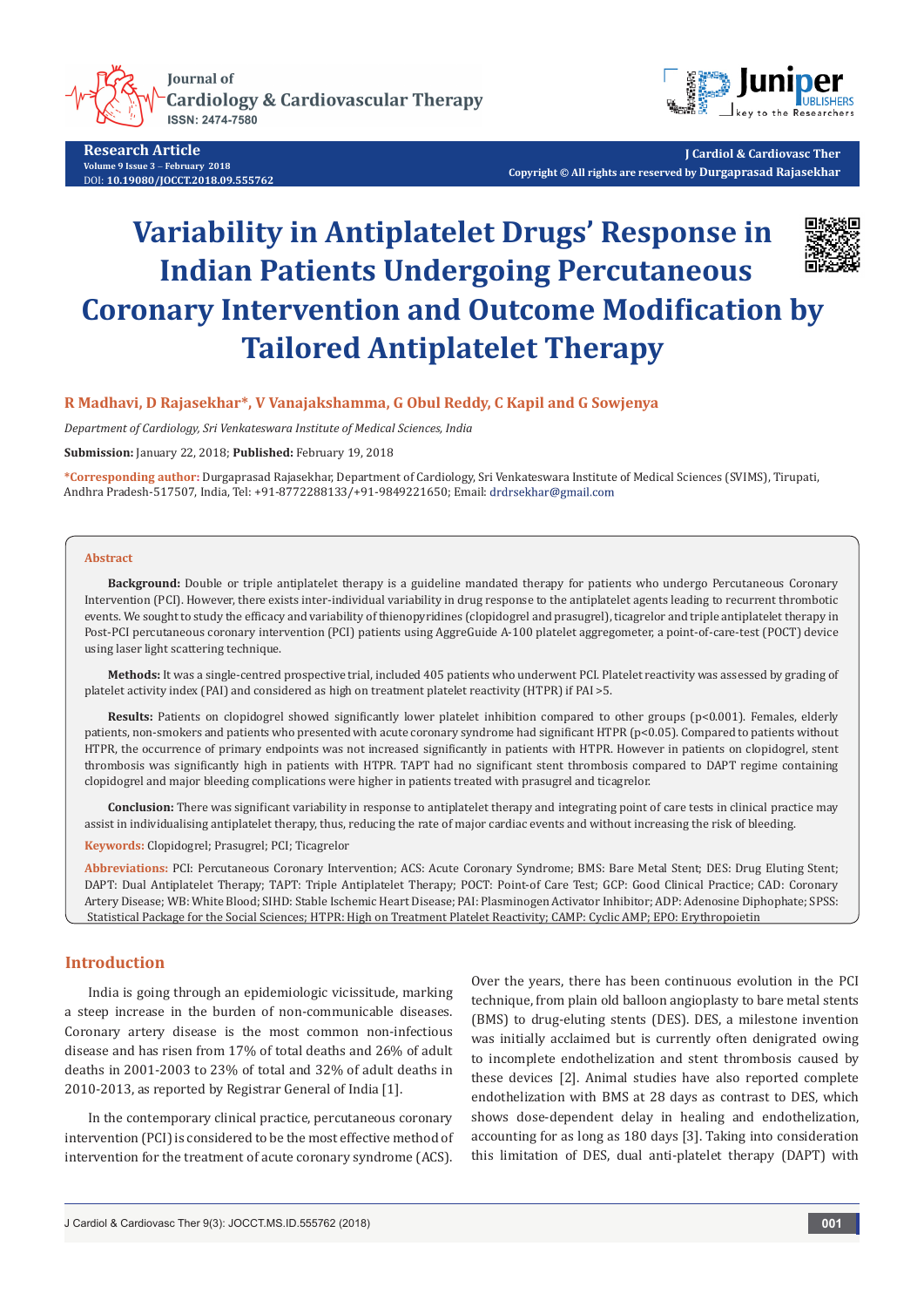aspirin and clopidogrel for at least 6 months, followed by life-long aspirin therapy is recommended.

DAPT and newer, more potent antiplatelet P2Y12 receptor antagonist drugs, like prasugrel and ticagrelor, have improved clinical outcomes and reduced mortality after PCI. But still, a significant proportion of PCI population continues to experience recurrent ischemic events which may be attributed to non-responsiveness to this treatment. Besides medication non-compliance (pseudo resistance), pharmacodynamic and pharmacokinetic mechanisms are involved in variability in responsiveness to antiplatelet agents, and these include drug bioavailability, drug to drug interactions, cytochrome P-450 (CYP 450) activity and various genetic polymorphisms.

Thus, we sought to study the efficacy of thienopyridines, ticagrelor and triple antiplatelet therapy (TAPT) in post PCI patients using AggreGuide A-100 platelet aggregometer, a pointof-care-test (POCT) device using laser light scattering technique.

## **Methods**

This was a single-centered, prospective study conducted at the tertiary care center in India. A written informed consent was obtained from all the patients enrolled in the study. The study was conducted according to the principles of Good Clinical Practice (GCP) and the Declaration of Helsinki between March 2015 and March 2017 and a total of 405 patients with coronary artery disease (CAD) were included in the study.

Patients were treated with DAPT with loading doses of both aspirin and either clopidogrel or prasugrel or ticagrelor followed by maintenance dose of these drugs. Few patients who were on clopidogrel were given additional cilostazol i.e., triple antiplatelet therapy. This was in accordance with treating physician's discretion and eligibility criteria.

Two millilitres (ml) of citrated whole blood (WB) sample for platelet aggregation testing was obtained on day 2 after maintenance dose of DAPT following PCI. If the patients were on GPIIb/IIIa inhibitors, sample was collected 2 days after tirofiban infusion and after 2 weeks in case of abciximab.

#### **Study population**

All the patients with CAD including both ACS and stable ischemic heart disease (SIHD) of either sex, age more than 18 years and had undergone PCI (primary PCI and elective PCI) were included. Patients using drugs affecting the metabolism of clopidogrel (phenytoin, proguanil, diazepam and some antidepressants), with renal failure, cirrhosis or with any chronic inflammatory disease, allergic to thienopyridines, with platelet count less than 1lakh/cu.mm or more than 5lakh/cu.mm., with anemia (hematocrit less than 30%) or with polycythemia (hematocrit more than 52%), with active bleeding (excluding menstruation) or significant gastrointestinal bleeding within the previous 6 months, those with history of hemorrhagic stroke or subarachnoid hemorrhage, who underwent major surgical procedure within 2 weeks before enrollment, patients who were

unwilling to participate in the study and pregnant women were excluded from the study.

#### **Platelet aggregometer**

Assessment of platelet aggregation was done, using AggreGuide A-100 aggregometer. It is a POCT device based on the principle of light scattering technique. With this, more active the platelets, the more aggregates are formed and higher the PAI (Platelet Activity Index) (PAI >5). Conversely, if the platelets are inhibited by antiplatelet drugs, they are not activated by adenosine diphophate (ADP) to form aggregates and the AggreGuide shows a low PAI (PAI ≤5), thus AggreGuide's PAI is a function of the number of aggregates.

#### **Data collection and follow-up**

A detailed demographic, historical, clinical, biochemical and hematological data were collected. In-hospital and 6 month clinical events were collected for all patients and recorded. The primary endpoints of the study were stent thrombosis, myocardial infarction and death. Secondary endpoints included in hospital major bleeding and other bleeding manifestations during the maintenance phase. These end points were studied in both the groups (low PAI and high PAI).

#### **Statistical analysis**

All the statistical analysis was performed with SPSS version 20.0 (IBM Corp., Armonk, NY: USA). Continuous data was presented as mean and standard deviation, while categorical variables were presented as counts with percentages. Differences observed, if any, were tested for significance with independent student's t-test for continuous data and Fischer's exact test or Chi-square test as appropriate for categorical data. Correlation between PAI and other variables was assessed with Pearson's correlation test. Relationship/Association between PAI and other parameters was assessed with Regression analysis. A p-value <0.05 was considered as significant.

#### **Results**

The demographic and baseline characteristics are shown in **Table 1**. The mean age of the study population was 55.7±9.9 years.

Platelet aggregation inhibition testing was done which recorded that mean PAI was significantly high in females as compared to males  $(4.1\pm2.4 \text{ vs. } 2.5\pm2.4, \text{ p}<0.001)$ . The mean PAI in patients on clopidogrel (including/ excluding additional cilostazol), prasugrel and ticagrelor were 3.5±2.6, 2.4±2.0 and 1.8±1.8 respectively and were showing statistically significant difference (p<0.001). Mean PAI in patients on only clopidogrel (without cilostazol) was 5.4±2.8 while it was 3.0±2.3 in patients on TAPT (p<0.001) (Table 2).

Patients were classified as those having PAI >5 as High-on treatment platelet reactivity (HTPR) and PAI ≤5. The mean age, mean BMI and mean of various haematological and biochemical parameters in patients with PAI ≤5 and PAI >5 in four groups i.e., patients on clopidogrel, prasugrel, ticagrelor and on TAPT are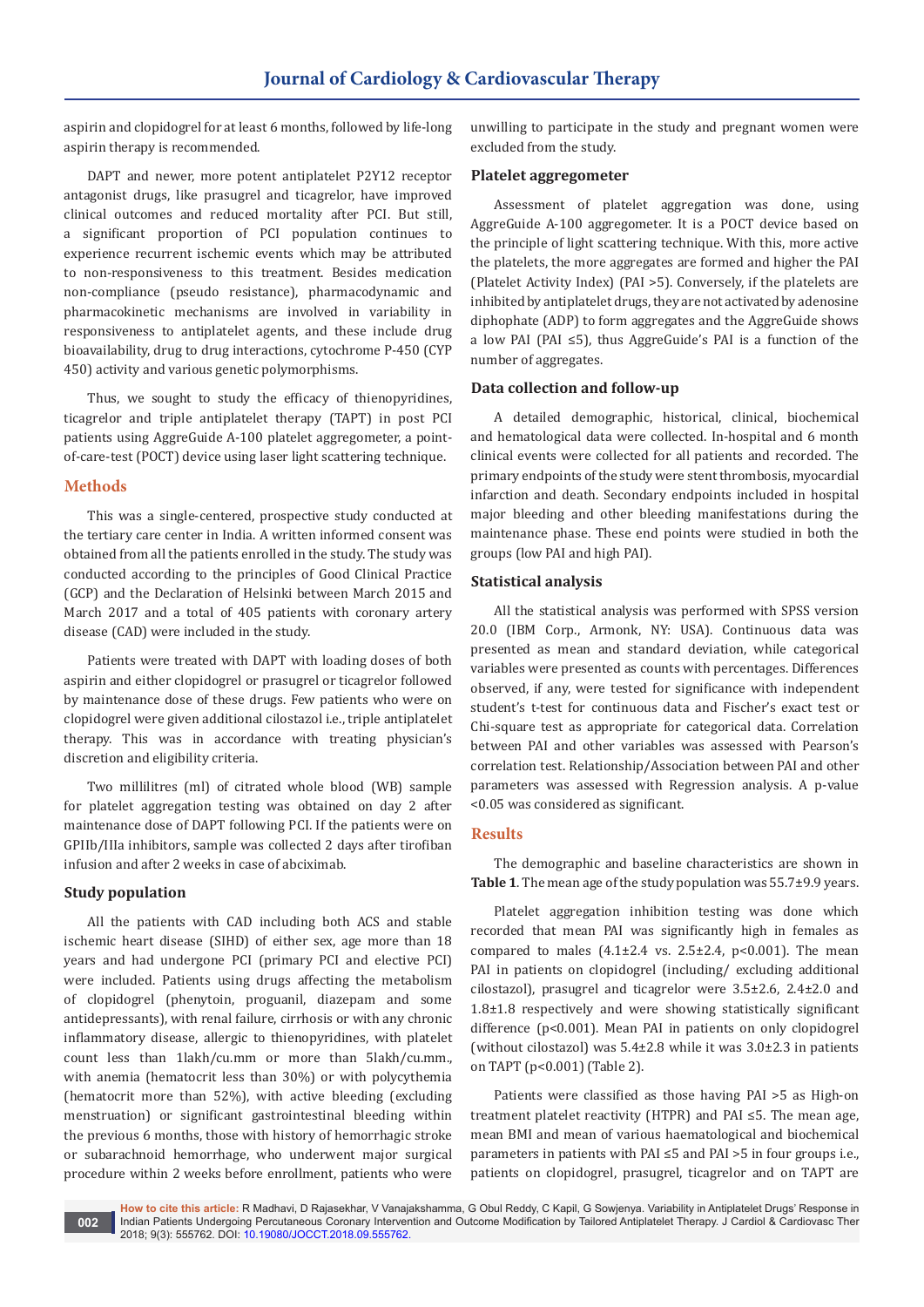shown in Table 3. Patients with PAI >5 had significantly higher age (59.0 $\pm$ 9.1 vs. 55.1 $\pm$ 9.9, p<0.05) as compared to patients with PAI ≤5. This significant difference was maintained in patients on clopidogrel and prasugrel, but was not seen in patients on ticagrelor.

**Table 1:** Baseline demographic characteristics.

| <b>Baseline Characteristics</b>           | Number (%)         |  |  |
|-------------------------------------------|--------------------|--|--|
| Age (years)                               | $55.7 \pm 9.9(SD)$ |  |  |
| Female                                    | 108(26.7%)         |  |  |
| Male                                      | 297(73.3%)         |  |  |
| Hypertension                              | 193(47.7%)         |  |  |
| Diabetes Mellitus                         | 151(37.3%)         |  |  |
| Dyslipidemia                              | 103(25.4%)         |  |  |
| Smoking                                   | 158(39.0%)         |  |  |
| Previous ACS                              | 15(3.7%)           |  |  |
| Previous PCI                              | 15(3.7%)           |  |  |
| History of SIHD                           | $2(0.5\%)$         |  |  |
| History of CAD with insignificant disease | $2(0.5\%)$         |  |  |
| Post CABG                                 | $1(0.3\%)$         |  |  |
| <b>Beta Blockers</b>                      | 364(89.9%)         |  |  |
| ACEIs/ARBs                                | 276(68.2%)         |  |  |
| Diuretics                                 | 224(55.3%)         |  |  |
| <b>Statins</b>                            | 402(99.3%)         |  |  |
| H2 Receptor Blockers                      | 396(97.8%)         |  |  |
| Proton Pump Inhibitors                    | $9(2.2\%)$         |  |  |

ACS: Acute Coronary Syndrome; PCI: Percutaneous Coronary Intervention; SIHD: Stable Ischemic Heart Disease; CAD: Coronary

**003**

Artery Disease; CABG: Coronary Artery Bypass Grafting; ACEI: Angiotensin Converting Enzyme Inhibitors; ARB's: Angiotensin II Receptor Blockers; SD: Standard Deviation

| <b>Table 2:</b> Drug distribution and mean PAI values in study population. |  |
|----------------------------------------------------------------------------|--|
|----------------------------------------------------------------------------|--|

| <b>Drug</b>                                     | Number of<br>Number of<br><b>Patients</b><br><b>Patients</b><br>with $PAI > 5$ |            | Mean<br><b>PAI±SD</b> | p value |
|-------------------------------------------------|--------------------------------------------------------------------------------|------------|-----------------------|---------|
| $Clopidogrel \pm$<br>Cilostazol                 | 221(54.6%)                                                                     | 51(79.7%)  | $3.5 \pm 2.6$         |         |
| Clopidogrel<br>(excluding patients)<br>on TAPT) | 47(11.6%)                                                                      | 23(36.0%)  | $5.4 \pm 2.8$         | < 0.001 |
| Clopidogrel +<br>Cilostazol (TAPT)              | 174(43.0%)                                                                     | 28(43.8%)  | $3.0 \pm 2.3$         |         |
| Prasugrel                                       | 111(27.4%)                                                                     | 8(12.5%)   | $2.4 \pm 2.0$         |         |
| Ticagrelor                                      | 73(18.0%)                                                                      | $5(7.8\%)$ | $1.8 + 1.8$           |         |

TAPT: Triple Antiplatelet Therapy; PAI: Platelet Activity Index

In the clopidogrel group, it was seen that there was significant difference in haemoglobin and platelet count in patients with PAI ≤5 than in those with PAI >5. Haemoglobin had a negative correlation, with strength of correlation being 28%, while platelet count had a positive correlation with strength of correlation being 22%. (p<0.001 and 0.001 respectively). Regression analysis showed that 29.4% of change in platelet reactivity was due to haemoglobin and platelet count.

In the prasugrel group it was seen that there was statistically significant difference in age (p<0.001) and haemoglobin (p<0.001) within the groups with PAI≤5 and PAI>5. Correlation analysis showed significant p value with respect to age and haemoglobin and regression analysis showed that 41.8% of change in platelet reactivity was due to age and haemoglobin (p=0.014 and p <0.001 respectively).

**Table 3:** Effect of demographic and Haematologic factors on PAI in clopidogrel and TAPT patients.

| <b>Variable</b>                 |                | Clopidogrel    |         | <b>TAPT</b>    |                 | Prasugrel |                 |                | <b>Ticagrelor</b> |                  |                |         |
|---------------------------------|----------------|----------------|---------|----------------|-----------------|-----------|-----------------|----------------|-------------------|------------------|----------------|---------|
|                                 | PAI < 5        | PAI>5          | p value | PAI < 5        | PAI>5           | p value   | PAI < 5         | PAI>5          | p value           | PAI < 5          | PAI>5          | p value |
| Age<br>(years)                  | 56.±9.9        | $58. \pm 8.7$  | 0.003   | $59.1 \pm 9.6$ | $56.2 \pm 9.6$  | 0.902     | $50. \pm 8.4$   | 63.8           | 0.000             | $59.4 \pm 9.6$   | $54. \pm 10.9$ | 0.255   |
| BMI<br>(kg/m2)                  | 22.±3.9        | 22.±4.5        | 0.672   | $23.5 \pm 4.2$ | $22.5 \pm 4.0$  | 0.000     | $25. \pm 2.9$   | $26. \pm 3.5$  | 0.169             | $23.8+$<br>4.3   | $29.7 \pm 0.0$ | 0.183   |
| Haemoglobin<br>(gm/dl)          | 13.±2.1        | 12.±1.8        | 0.000   | $12.5 \pm 1.5$ | $13.4 \pm 2.2$  | 0.006     | 13.±1.7         | 10.12.2        | < 0.001           | $13.1 \pm 2.3$   | $12.9 \pm 2.8$ | 0.852   |
| Platelet count<br>(lakhs/mm3)   | $2.6 \pm 0.8$  | $3.0 \pm 0.8$  | 0.002   | $2.8 \pm 1.0$  | $2.7 \pm 0.8$   | 0.695     | $2.5 \pm 0.6$   | $2.5 \pm 0.9$  | 0.885             | $2.5 \pm 0.7$    | $2.6 \pm 1.0$  | 0.701   |
| Total<br>cholesterol<br>(mg/dl) | 180.6<br>±49.8 | 177.4<br>±42.9 | 0.709   | 169.4<br>±37.5 | 182.87<br>±50.6 | 0.068     | 185.2<br>±40.9  | 146.4<br>±47.2 | 0.051             | 167.6<br>±56.5   | 176.7<br>±38.6 | 0.786   |
| HDL(mg/dl)                      | $35.5 \pm 6.7$ | 35.8<br>±6.2   | 0.808   | 35.±4.8        | $35.6 \pm 6.9$  | 0.062     | $35.5 \pm 5.3$  | 34.8<br>±4.8   | 0.785             | $34.3 \pm 5.2$   | $36.0 \pm 6.0$ | 0.586   |
| $LDL$ (mg/dl)                   | 113.3<br>±41.0 | 113.1<br>±37.3 | 0.974   | 104.6<br>±33.2 | 115.7<br>± 41.6 | 0.123     | 118.0<br>±38.6  | 87.0<br>±44.4  | 0.096             | 105.9<br>±54.4   | 115.3<br>±38.0 | 0.770   |
| Triglycerides<br>(mg/dl)        | 147.4<br>±96.8 | 147.6<br>±53.2 | 0.858   | 142.1<br>±64   | 148.2<br>±94.7  | 0.387     | 172.0<br>±113.4 | 118.4<br>±52.9 | 0.303             | $153.7+7$<br>4.1 | 126.3<br>±27.6 | 0.530   |

**How to cite this article:** R Madhavi, D Rajasekhar, V Vanajakshamma, G Obul Reddy, C Kapil, G Sowjenya. Variability in Antiplatelet Drugs' Response in Indian Patients Undergoing Percutaneous Coronary Intervention and Outcome Modification by Tailored Antiplatelet Therapy. J Cardiol & Cardiovasc Ther 2018; 9(3): 555762. DOI: [10.19080/JOCCT.2018.09.555762](http://dx.doi.org/10.19080/JOCCT.2018.09.555762).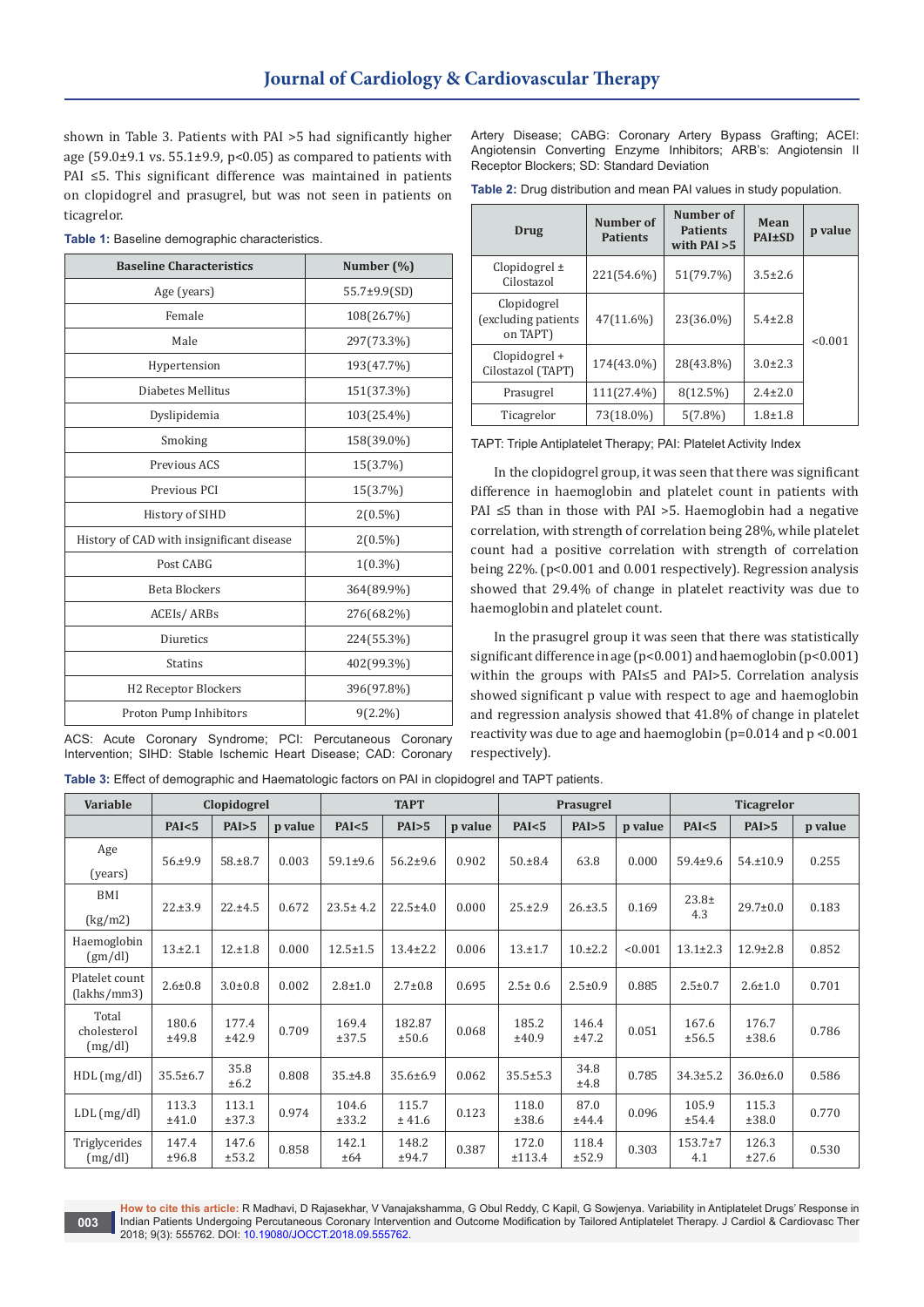BMI: Body Mass Index; HDL: High Density Lipoprotein; LDL: Low Density Lipoprotein; PAI: Platelet Activity Index.

Patients on ticagrelor and on TAPT have not showed statistically significant difference in demographic and haematological factors in between the patients with PAI <5 and PAI >5. Smokers had low on-treatment platelet reactivity compared to non-smokers 3.1±2.3 and 3.8±2.7 respectively (p=0.041).

The outcomes in different antiplatelet drug groups are shown in Table 4 & 5. More number of stent thrombosis occurred in patients on clopidogrel (p=0.01) while secondary endpoints (major bleeding) were more in prasugrel group (p=0.019).

| <b>Endpoints</b>         | Clopidogrel<br>(221) | <b>Prasugrel</b><br>(111) | <b>Ticagrelor</b><br>(73) | p Value |
|--------------------------|----------------------|---------------------------|---------------------------|---------|
| Death                    | $3(1.4\%)$           | $4(3.6\%)$                | $1(1.4\%)$                | 0.35    |
| Stent<br>thrombosis      | $5(2.3\%)$           | $1(0.9\%)$                | $\Omega$                  | 0.32    |
| Myocardial<br>infarction | $2(0.9\%)$           |                           | $\theta$                  | 0.43    |
| Bleeding                 | $5(2.3\%)$           | $10(4.5\%)$               | $5(6.8\%)$                | 0.019   |

**Table 4:** Clinical endpoints in study population.

**Table 5:** Incidence of stent thrombosis in clopidogrel patients.

|                            | PAI < 5    | PAI > 5    | p Value |
|----------------------------|------------|------------|---------|
| Number of Patients         | 170        | 51         |         |
| Number of Stent Thrombosis | $1(0.5\%)$ | $4(7.8\%)$ | 0.01    |

## **Discussion**

This study, which aimed to determine the efficacy of thienopyridines, ticagrelor and triple antiplatelet therapy (TAPT) in post PCI patients, demonstrated that platelet aggregation inhibition in response to antiplatelet drugs varies widely. In the present study, it was found that 15.8% of patients on antiplatelet therapy were having HTPR, of which majority were on clopidogrel (79.7%, p<0.001). The incidence of clopidogrel non-responsiveness was found to be 23.0%, consistent with the prevalence of clopidogrel nonresponse of about 4-30% in previous studies [4-6]. A huge variation has been observed in the reported rates of clopidogrel non-responsiveness due to several different techniques used to evaluate platelet function.

The present study showed that compared to other drugs clopidogrel and prasugrel showed positive correlation with age in patients with PAI <5 and PAI >5 which was equivalent with the finding of SENIOR platelet trails [7] in which they found two fold elevated rate of HTPR in elderly patients (>75 years) than younger (p<0.001). On the contrary, Price et al. [8] assessed patients, who were on continuous clopidogrel therapy rather than with loading dose of clopidogrel prior to angioplasty, as in the present study and demonstrated that age has no impact on platelet reactivity. The reduction in response of clopidogrel and prasugrel in elderly patients could be due to the physiological

reduction in liver function which leads to decrease formation of their active metabolites (as both are pro-drugs) and also due to more co-morbidity observed in elderly patients.

Females were found to have significantly higher PAI compared to males which was similar to previous findings [9]. The possible mechanism for this was high prevalence of ABCB1 polymorphisms in females, which causes efflux of clopidogrel leading to decrease in bioavailability and ultimately increase platelet reactivity [10].

In the present study, it was observed that smoking had negative correlation with PAI in patients on clopidogrel (p=0.02) i.e. smokers showed increased platelet inhibition by clopidogrel compared to non-smokers and this observation was homogeneous with the results of the study conducted by Bliden et al. [11]. As cigarette smoking can activate CYP1A2 isoenzyme in liver, it can lead to elevation in active metabolite of clopidogrel, thereby enhancing antiplatelet response.

Prasugrel and ticagrelor, both are P2Y12 receptor antagonists having several pharmacological advantages over clopidogrel. Prasugrel is also a prodrug like clopidogrel, effectively converts to its active metabolite and displays a faster onset of action with greater degree of platelet inhibition and less variability in response, even when compared with high dose clopidogrel [12]. Various previous studies like PRINCIPEL TIMI 44 [12] and TRITON TIMI 38 [13] have compared prasugrel and clopidogrel in loading as well as maintenance dose and found that prasugrel achieved a greater inhibition of platelet reactivity in consistent to the present study results.

On other hand, ticagrelor does not require metabolic activation and produces more rapid onset of action than clopidogrel. The study by Bliden et al. [14] reported that compared to clopidogrel, ticagrelor acts rapidly and is even associated with low (0-8%) prevalence of HTPR as assessed with the Verify now assay and similarly, the present study also showed that patients on ticagrelor had significantly low PAI compared to clopidogrel (p<0.001).

Cilostazol, a phosphodiesterase III inhibitor, the enzyme involved in conversion of cyclic AMP (cAMP) to 5´AMP causing subsequent increase in cAMP within platelets, leading to inhibition of platelet aggregation. It has shown to increase platelet inhibition and also reduces stent restenosis and the extent of late loss when it has been added to aspirin and clopidogrel as a part of TAPT regimen [15,16]. In consistent to this, the present finding also represented that TAPT (n=174) significantly reduced the PAI compared to patients on only clopidogrel (n=47) (3.0±2.3 vs. 5.4±2.8, p<0.001), respectively. In the previous retrospective study, it was demonstrated that TAPT significantly reduces stent thrombosis than in DAPT (p=0.024) [17].

On comparing all the antiplatelet therapies, clopidogrel was found to be significantly inferior to all other drugs in reducing platelet reactivity whereas prasugrel and ticagrelor both were equally effective in reducing the platelet reactivity. However,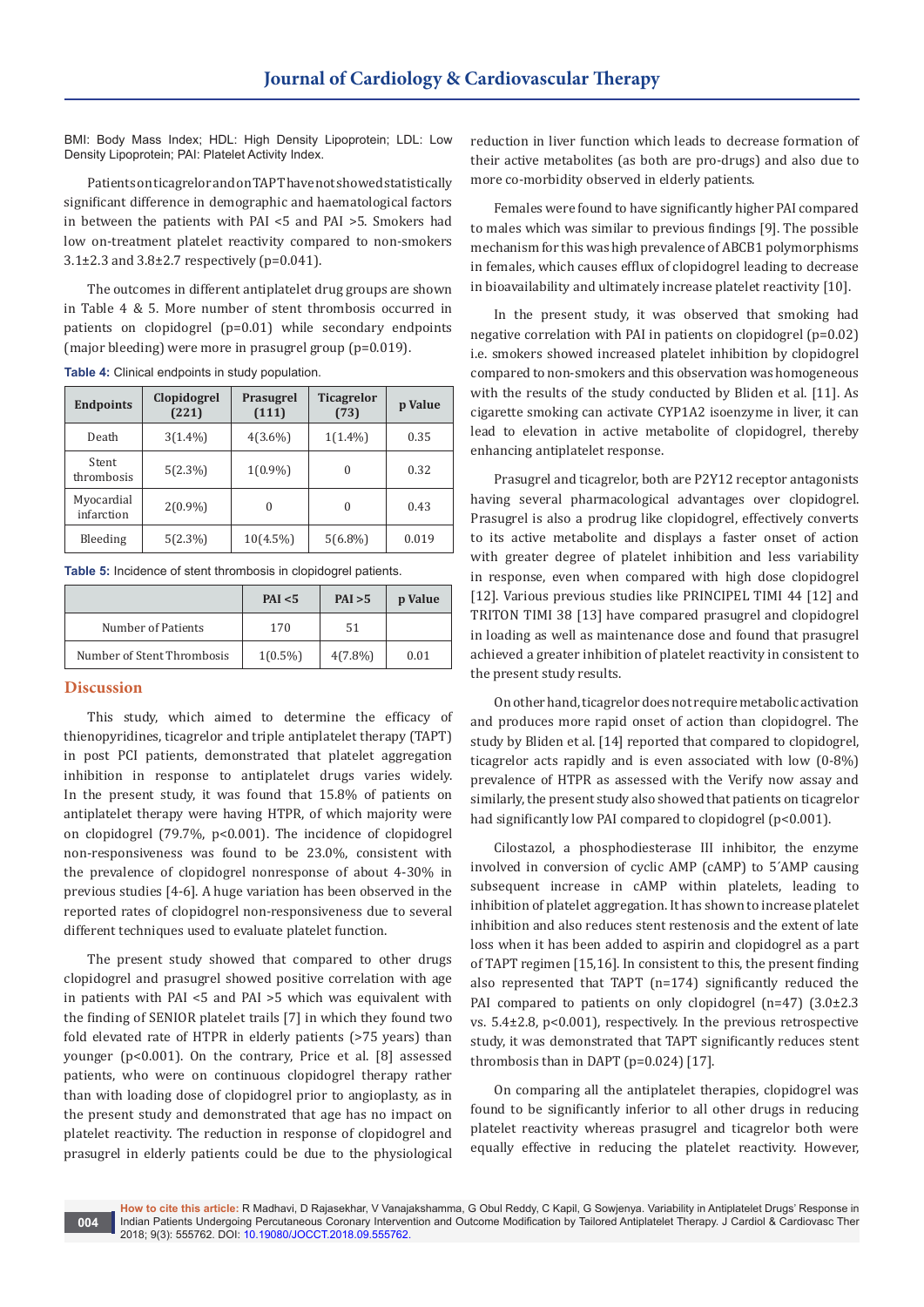prasugrel and ticagrelor were found to be equally effective and superior to TAPT, respectively.

Low haemoglobin and increased platelet count were significantly linked with increase in platelet reactivity in patients on clopidogrel, although patients with hemoglobin <10gm% were excluded and patients with normal platelet counts were only included in the study. However, such association was not observed in patients on ticagrelor. The probable mechanism involved in association of low hemoglobin and platelet activity may be due to increase in erythropoietin (EPO) level, which ultimately activate platelets [18].

The present study demonstrated more number of stent thrombosis and myocardial infarction (primary outcomes) in patients on clopidogrel (n=5, n=2) compared to both prasugrel  $(n=1, n=0)$  and ticagrelor  $(n=0, n=0)$ , but was not found statistically significant. However, the previous study by Gabriel et al. [19] stated that ticagrelor reduces the incidence of stent thrombosis compared to clopidogrel. Furthermore, incidence of stent thrombosis was significantly higher in patients on clopidogrel having PAI >5 compared to PAI <5 (p=0.01). On other hand, bleeding incidence was significantly higher in patients on prasugrel (n=10) as compared to clopidogrel (n=5) and ticagrelor  $(n=5)$  ( $p=0.019$ ), which was similar to the findings by Thomas et al. [20] in which they assessed the occurrence of bleeding complications by prasugrel. No significant difference in any of the primary outcomes between different antiplatelet drugs were observed in the present study, thus there is need to study these outcomes in more number of patients.

#### **Limitations**

The study was conducted on small sample size and was single-centered, hence significant difference in outcomes was not observed and the results cannot be generalized to total population. No standardized method for testing platelet function is available today, hence the results of our assay should have been compared with another platelet function test like Verify now using which previous studies had been performed to compare accuracy of results, but this would have been an expensive strategy.

#### **Conclusion**

Individualizing antiplatelet therapy using standardized methods of platelet function testing and interpreting variability of individual or combination of antiplatelet drugs may reduce rate of adverse outcomes with ACS and PCI. From the current finding, it can be stated that TAPT, prasugrel and ticagrelor showed more effective decrease in platelet reactivity than clopidogrel alone and they also reduce event of stent thrombosis compared to clopidogrel in post-PCI patients. From the present study, it is safe to convey that this strategy reduces the rate of major cardiac events and stent thrombosis for short term, without increasing the risk of bleeding but further studies on its sustained benefit for long term are pending.

## **Author's Contribution**

- a) Conception and design: RM, DR
- b) Administrative support: RM, DR, VV, GR
- c) Provision of study material or patients: RM, DR, VV, GR, CK
- d) Collection and assembly of data: RM, DR, GS
- e) Data analysis and interpretation: RM, DR, VV, GR, CK, GS
- f) Manuscript writing: All authors
- g) Final approval of manuscript: All authors

#### **References**

- 1. [Gupta R, Mohan I, Narula J \(2016\) Trends in coronary heart disease](https://www.ncbi.nlm.nih.gov/pubmed/27372534)  [epidemiology in India. Ann Glob Health 82\(2\): 307-315.](https://www.ncbi.nlm.nih.gov/pubmed/27372534)
- 2. [Kotani J, Awata M, Nanto S, Uematsu M, Oshima F, et al. \(2006\)](https://www.ncbi.nlm.nih.gov/pubmed/16697331)  [Incomplete neointimal coverage of sirolimus-eluting stents:](https://www.ncbi.nlm.nih.gov/pubmed/16697331)  [angioscopic findings. J Am Coll Cardiol 47\(10\): 2108-2111.](https://www.ncbi.nlm.nih.gov/pubmed/16697331)
- 3. [Tsimikas S \(2006\) Drug-eluting stents and late adverse clinical](https://www.ncbi.nlm.nih.gov/pubmed/16697332)  [outcomes lessons learned, lessons awaited. J Am Coll Cardiol 47\(10\):](https://www.ncbi.nlm.nih.gov/pubmed/16697332)  [2112-2115.](https://www.ncbi.nlm.nih.gov/pubmed/16697332)
- 4. [Järemo P, Lindahl T, Fransson SG, Richter A \(2002\) Individual variations](https://www.ncbi.nlm.nih.gov/pubmed/12270003)  [of platelet inhibition after loading doses of clopidogrel. J Intern Med](https://www.ncbi.nlm.nih.gov/pubmed/12270003)  [252\(3\): 233-238.](https://www.ncbi.nlm.nih.gov/pubmed/12270003)
- 5. [Gurbel PA, Bliden KP, Hiatt BL, O'Connor CM \(2003\) Clopidogrel for](http://circ.ahajournals.org/content/107/23/2908)  [coronary stenting. Circulation 107\(23\): 2908-2913.](http://circ.ahajournals.org/content/107/23/2908)
- 6. [Muller I, Besta F, Schulz C, Massberg S, Schonig A, et al. \(2003\)](https://www.ncbi.nlm.nih.gov/pubmed/12719773)  [Prevalence of clopidogrel non-responders among patients with stable](https://www.ncbi.nlm.nih.gov/pubmed/12719773)  [angina pectoris scheduled for elective coronary stent placement.](https://www.ncbi.nlm.nih.gov/pubmed/12719773)  [Thromb Haemost 89\(5\): 783-787.](https://www.ncbi.nlm.nih.gov/pubmed/12719773)
- 7. [Silvain J, Cayla G, Hulot JS, Finzi J, Kerneis M, et al. \(2011\) High on](https://www.ncbi.nlm.nih.gov/pubmed/22067090)[thienopyridine platelet reactivity in elderly coronary patients: the](https://www.ncbi.nlm.nih.gov/pubmed/22067090)  [senior-platelet study. Eur Heart J 33\(10\): 1241-1249.](https://www.ncbi.nlm.nih.gov/pubmed/22067090)
- 8. [Price MJ, Nayak KR, Barker CM, Kandzari DE, Teirstein PS \(2009\)](https://www.ncbi.nlm.nih.gov/pubmed/19427425)  [Predictors of heightened platelet reactivity despite dual-antiplatelet](https://www.ncbi.nlm.nih.gov/pubmed/19427425)  [therapy in patients undergoing percutaneous coronary intervention.](https://www.ncbi.nlm.nih.gov/pubmed/19427425)  [Am J Cardiol 103\(10\): 1339-1343.](https://www.ncbi.nlm.nih.gov/pubmed/19427425)
- 9. [Breet N, Sluman M, van Berkel M, Van Werkum J, Bouman H, et al.](https://www.ncbi.nlm.nih.gov/pubmed/21901505)  [\(2011\) Effect of gender difference on platelet reactivity. Neth Heart J](https://www.ncbi.nlm.nih.gov/pubmed/21901505)  [19\(11\): 451-457.](https://www.ncbi.nlm.nih.gov/pubmed/21901505)
- 10. [Sridharan K, Kataria R, Tolani D, Bendkhale S, Gogtay NJ, et al. \(2016\)](https://www.ncbi.nlm.nih.gov/pubmed/27756942/)  [Evaluation of CYP2C19, P2Y12, and ABCB1 polymorphisms and](https://www.ncbi.nlm.nih.gov/pubmed/27756942/)  [phenotypic response to clopidogrel in healthy Indian adults. Indian J](https://www.ncbi.nlm.nih.gov/pubmed/27756942/)  [Pharmacol 48\(4\): 350-354.](https://www.ncbi.nlm.nih.gov/pubmed/27756942/)
- 11. [Bliden KP, DiChiara J, Lawal L, Singla A, Antonino MJ, et al. \(2008\) The](https://www.ncbi.nlm.nih.gov/pubmed/18687246)  [association of cigarette smoking with enhanced platelet inhibition by](https://www.ncbi.nlm.nih.gov/pubmed/18687246)  [clopidogrel. J Am Coll Cardiol 52\(7\): 531-533.](https://www.ncbi.nlm.nih.gov/pubmed/18687246)
- 12. [Wiviott SD, Trenk D, Frelinger AL, O'Donoghue M, Neumann FJ, et](https://www.ncbi.nlm.nih.gov/pubmed/18056526)  [al. \(2007\) Prasugrel compared with high loading-and maintenance](https://www.ncbi.nlm.nih.gov/pubmed/18056526)[dose clopidogrel in patients with planned percutaneous coronary](https://www.ncbi.nlm.nih.gov/pubmed/18056526)  [intervention. Circulation 116\(25\): 2923-2932.](https://www.ncbi.nlm.nih.gov/pubmed/18056526)
- 13. [Wiviott SD, Braunwald E, McCabe CH, Montalescot G, Ruzyllo W, et al.](https://www.ncbi.nlm.nih.gov/pubmed/17982182)  [\(2007\) Prasugrel versus clopidogrel in patients with acute coronary](https://www.ncbi.nlm.nih.gov/pubmed/17982182)  [syndromes. N Engl J Med 357\(20\): 2001-2015.](https://www.ncbi.nlm.nih.gov/pubmed/17982182)
- 14. [Bliden KP, Tantry US, Storey RF, Jeong YH, Gesheff M, et al. \(2011\) The](https://www.ncbi.nlm.nih.gov/pubmed/21742103)  [effect of ticagrelor versus clopidogrel on high on-treatment platelet](https://www.ncbi.nlm.nih.gov/pubmed/21742103)